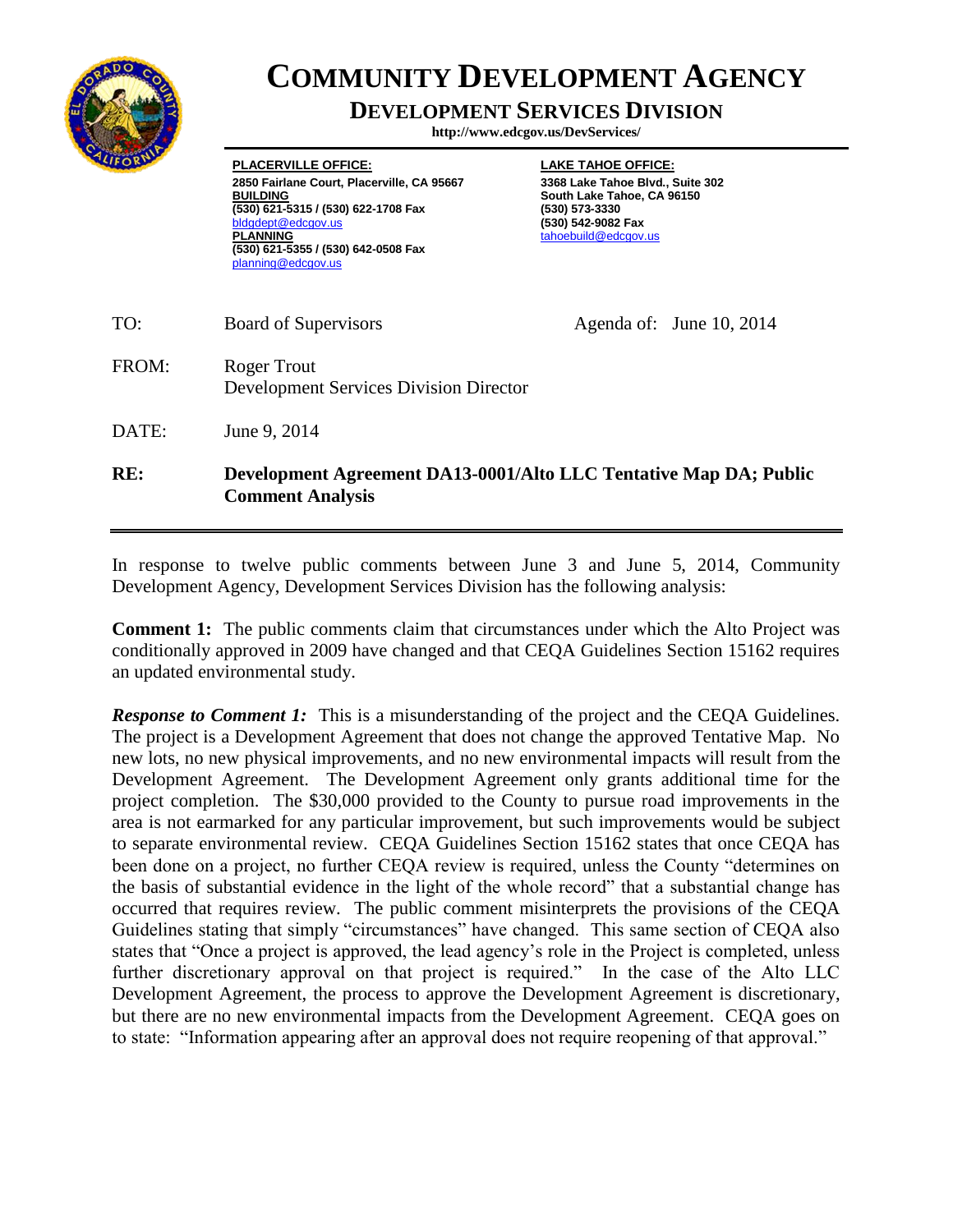Staff recommends that the Board find that there are no substantial changes or new information triggering the need for additional CEQA review for the Development Agreement, because there are no physical impacts created from approval of the Development Agreement.

**Comment 2:** Some of the public comments make statements about current traffic issues and one letter cites three points of information to support the claim that the Alto Project's circumstances of approval have changed:

- o **Point 1:** Highway 50 is at capacity (LOS F).
- o **Point 2:** Green Valley Road/Silva Valley Parkway is at LOS F.
- o **Point 3:** Option B (payment of in-lieu fees) through the Oak Woodland Management Plan

## *Response to Comment 2:*

**Point 1:** *US Highway 50 is at LOS F.* The Transportation Division agrees that Caltrans did report a Level of Service F condition for the segment of US 50 from the County Line to El Dorado Hills Boulevard in the peak hour. Caltrans and the County agree that this is due to westbound on-ramp traffic merging into the mainline freeway that is impacting the free flow of traffic on US 50. However, the report was made prior to construction of the US 50 HOV Lanes and the El Dorado Hills Boulevard interchange improvements (Phase 0 County CIP number 53124) which contain features (Ramp Metering) that will resolve this issue. US 50 is expected to return to LOS E when the project is completed this summer (2014).

**Point 2:** *Green Valley Road / Silva Valley Parkway intersection is at LOS F***.** The County facts do not support the public comments. Recent traffic analysis completed for several pending projects in the area indicate this intersection is currently operating at LOS C, and will operate at acceptable levels beyond the 2025 planning horizon. Staff considered that the public comment was meant for Green Valley Road / Salmon Falls / El Dorado Hills Boulevard intersection which is at LOS E and has been discussed as needing improvements to address future growth. The traffic analysis completed for the Alto project (TM06-1408) indicated that fewer than 10 trips will be added in the peak hour to the Green Valley Road / Salmon Falls / El Dorado Hills Boulevard Intersection. Therefore, the project was, and still is, consistent with General Plan Policies for traffic impacts (Policies TC-Xe and TC-Xf). This project is included in the 5 year CIP, is currently under design, and is referenced as CIP project number 73151.

**Point 3:** *Oak Tree Option B fees are not available.* The Board adopted the Oak Woodland Management Plan on May 6 2008, which allowed for both Option A and Option B of Policy 7.4.4.4 to be used to address impacts to oak trees. The Alto LLC Tentative Map was approved in 2009 with the analysis and conditions of approval for both Policy 7.4.4.4 Option A and Option B for removal of oak trees. The Board rescinded the Oak Woodland Management Plan on September 4, 2012, based on Appellate Court decision. The Board action and Appellate Court action did not retroactively affect projects approved under the Oak Woodland Management Plan